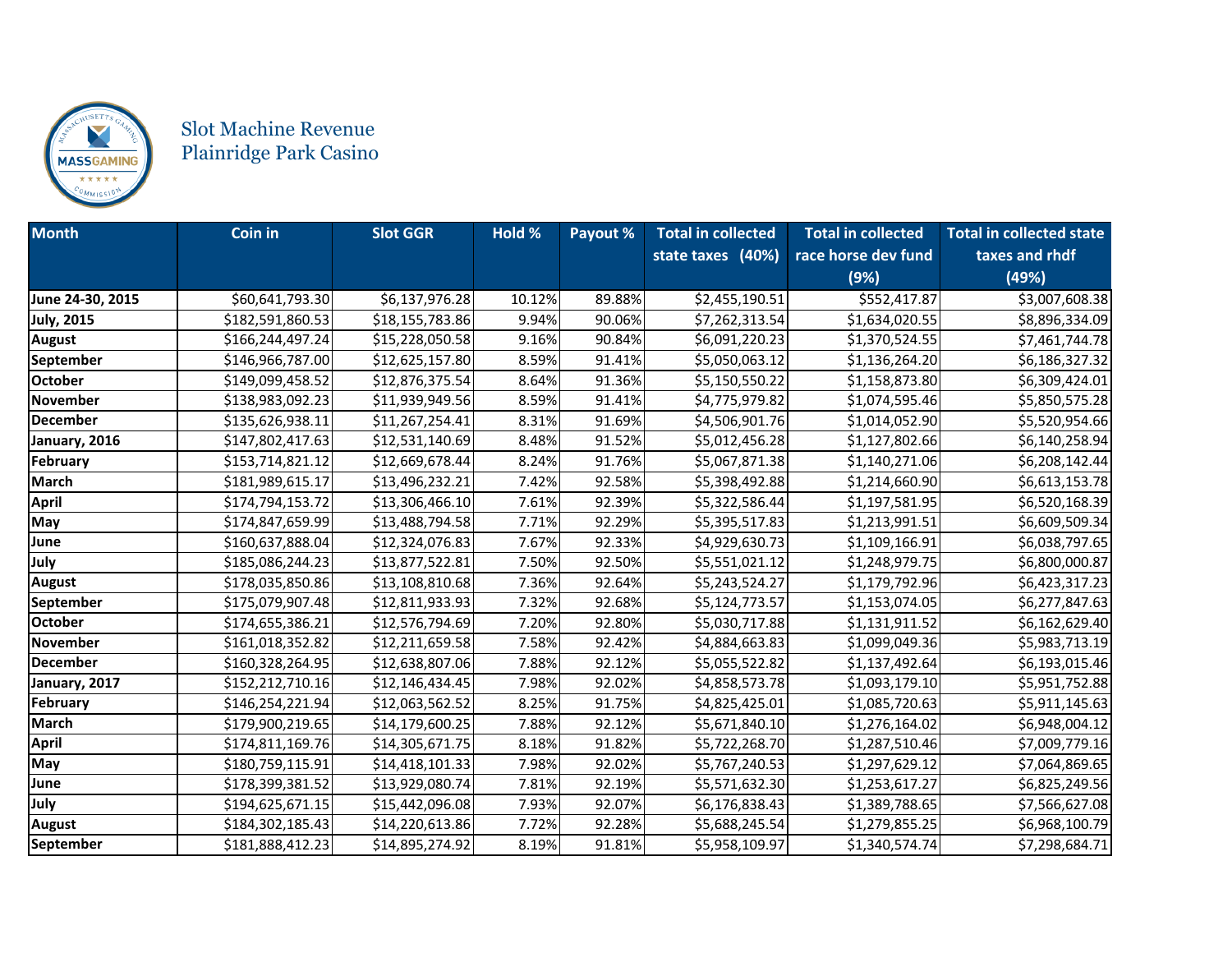| October          | \$175,514,522.84 | \$13,562,864.69 | 7.73% | 92.27% | \$5,425,145.88 | \$1,220,657.82 | \$6,645,803.70 |
|------------------|------------------|-----------------|-------|--------|----------------|----------------|----------------|
| <b>November</b>  | \$168,442,924.28 | \$12,900,720.02 | 7.66% | 92.34% | \$5,160,288.01 | \$1,161,064.80 | \$6,321,352.81 |
| <b>December</b>  | \$166,215,233.12 | \$12,722,209.36 | 7.65% | 92.35% | \$5,088,883.74 | \$1,144,998.84 | \$6,233,882.59 |
| January 2018     | \$158,131,225.24 | \$12,493,163.50 | 7.90% | 92.10% | \$4,997,265.40 | \$1,124,384.72 | \$6,121,650.12 |
| February         | \$163,656,092.45 | \$13,875,607.83 | 8.48% | 91.52% | \$5,550,243.13 | \$1,248,804.70 | \$6,799,047.84 |
| <b>March</b>     | \$190,673,169.02 | \$15,828,132.30 | 8.30% | 91.70% | \$6,331,252.92 | \$1,424,531.91 | \$7,755,784.83 |
| <b>April</b>     | \$183,304,282.66 | \$14,594,192.56 | 7.96% | 92.04% | \$5,837,677.02 | \$1,313,477.33 | \$7,151,154.35 |
| May              | \$183,441,966.20 | \$14,622,781.52 | 7.97% | 92.03% | \$5,849,112.61 | \$1,316,050.34 | \$7,165,162.94 |
| June             | \$182,655,960.98 | \$14,858,491.45 | 8.13% | 91.87% | \$5,943,396.58 | \$1,337,264.23 | \$7,280,660.81 |
| July             | \$185,701,521.19 | \$15,149,925.77 | 8.16% | 91.84% | \$6,059,970.31 | \$1,363,493.32 | \$7,423,463.63 |
| <b>August</b>    | \$190,063,610.12 | \$15,380,183.28 | 8.09% | 91.91% | \$6,152,073.31 | \$1,384,216.50 | \$7,536,289.81 |
| <b>September</b> | \$175,534,995.43 | \$14,319,232.42 | 8.16% | 91.84% | \$5,727,692.97 | \$1,288,730.92 | \$7,016,423.89 |
| <b>October</b>   | \$170,439,180.74 | \$13,525,789.45 | 7.94% | 92.06% | \$5,410,315.78 | \$1,217,321.05 | \$6,627,636.83 |
| <b>November</b>  | \$164,784,376.31 | \$12,852,262.82 | 7.80% | 92.20% | \$5,140,905.13 | \$1,156,703.65 | \$6,297,608.78 |
| <b>December</b>  | \$178,709,232.45 | \$14,089,866.43 | 7.88% | 92.12% | \$5,635,946.57 | \$1,268,087.98 | \$6,904,034.55 |
| January 2019     | \$156,425,264.68 | \$12,379,114.94 | 7.91% | 92.09% | \$4,951,645.98 | \$1,114,120.34 | \$6,065,766.32 |
| February         | \$162,837,427.93 | \$12,594,203.49 | 7.73% | 92.27% | \$5,037,681.40 | \$1,133,478.31 | \$6,171,159.71 |
| <b>March</b>     | \$194,127,824.06 | \$15,937,424.66 | 8.21% | 91.79% | \$6,374,969.86 | \$1,434,368.22 | \$7,809,338.08 |
| April            | \$174,453,089.36 | \$14,062,059.86 | 8.06% | 91.94% | \$5,624,823.94 | \$1,265,585.39 | \$6,890,409.33 |
| May              | \$185,469,998.30 | \$14,842,949.69 | 8.00% | 92.00% | \$5,937,179.88 | \$1,335,865.47 | \$7,273,045.35 |
| June             | \$174,612,251.58 | \$13,542,525.14 | 7.76% | 92.24% | \$5,417,010.06 | \$1,218,827.26 | \$6,635,837.32 |
| July             | \$158,231,248.19 | \$12,535,760.72 | 7.92% | 92.08% | \$5,014,304.29 | \$1,128,214.09 | \$6,142,518.38 |
| <b>August</b>    | \$159,579,374.83 | \$12,080,416.50 | 7.57% | 92.43% | \$4,832,166.60 | \$1,087,237.48 | \$5,919,404.08 |
| September        | \$147,794,151.78 | \$11,543,072.37 | 7.81% | 92.19% | \$4,617,228.95 | \$1,038,876.51 | \$5,656,105.46 |
| <b>October</b>   | \$144,167,037.22 | \$11,246,655.34 | 7.80% | 92.20% | \$4,498,662.14 | \$1,012,198.98 | \$5,510,861.12 |
| <b>November</b>  | \$143,097,401.31 | \$10,978,221.85 | 7.67% | 92.33% | \$4,391,288.74 | \$988,039.97   | \$5,379,328.71 |
| <b>December</b>  | \$138,976,322.45 | \$10,206,565.17 | 7.34% | 92.66% | \$4,082,626.07 | \$918,590.87   | \$5,001,216.93 |
| January 2020     | \$145,310,440.01 | \$11,083,477.98 | 7.63% | 92.37% | \$4,433,391.19 | \$997,513.02   | \$5,430,904.21 |
| February         | \$147,702,198.17 | \$11,700,530.53 | 7.92% | 92.08% | \$4,680,212.21 | \$1,053,047.75 | \$5,733,259.96 |
| <b>March</b>     | \$62,366,462.48  | \$4,756,695.12  | 7.63% | 92.37% | \$1,902,678.05 | \$428,102.56   | \$2,330,780.61 |
| <b>April</b>     | \$0.00           | \$0.00          | N/A   | N/A    | \$0.00         | \$0.00         | \$0.00         |
| May              | \$0.00           | \$0.00          | N/A   | N/A    | \$0.00         | \$0.00         | \$0.00         |
| June             | \$0.00           | \$0.00          | N/A   | N/A    | \$0.00         | \$0.00         | \$0.00         |
| July             | \$89,186,387.19  | \$7,740,863.58  | 8.68% | 91.32% | \$3,096,345.43 | \$696,677.72   | \$3,793,023.15 |
| <b>August</b>    | \$133,966,401.93 | \$10,168,966.21 | 7.59% | 92.41% | \$4,067,586.48 | \$915,206.96   | \$4,982,793.44 |
| <b>September</b> | \$130,133,417.36 | \$9,948,093.35  | 7.64% | 92.36% | \$3,979,237.34 | \$895,328.40   | \$4,874,565.74 |
| <b>October</b>   | \$135,257,400.42 | \$10,087,191.39 | 7.46% | 92.54% | \$4,034,876.56 | \$907,847.23   | \$4,942,723.78 |
| <b>November</b>  | \$107,736,352.63 | \$7,595,273.47  | 7.05% | 92.95% | \$3,038,109.39 | \$683,574.61   | \$3,721,684.00 |